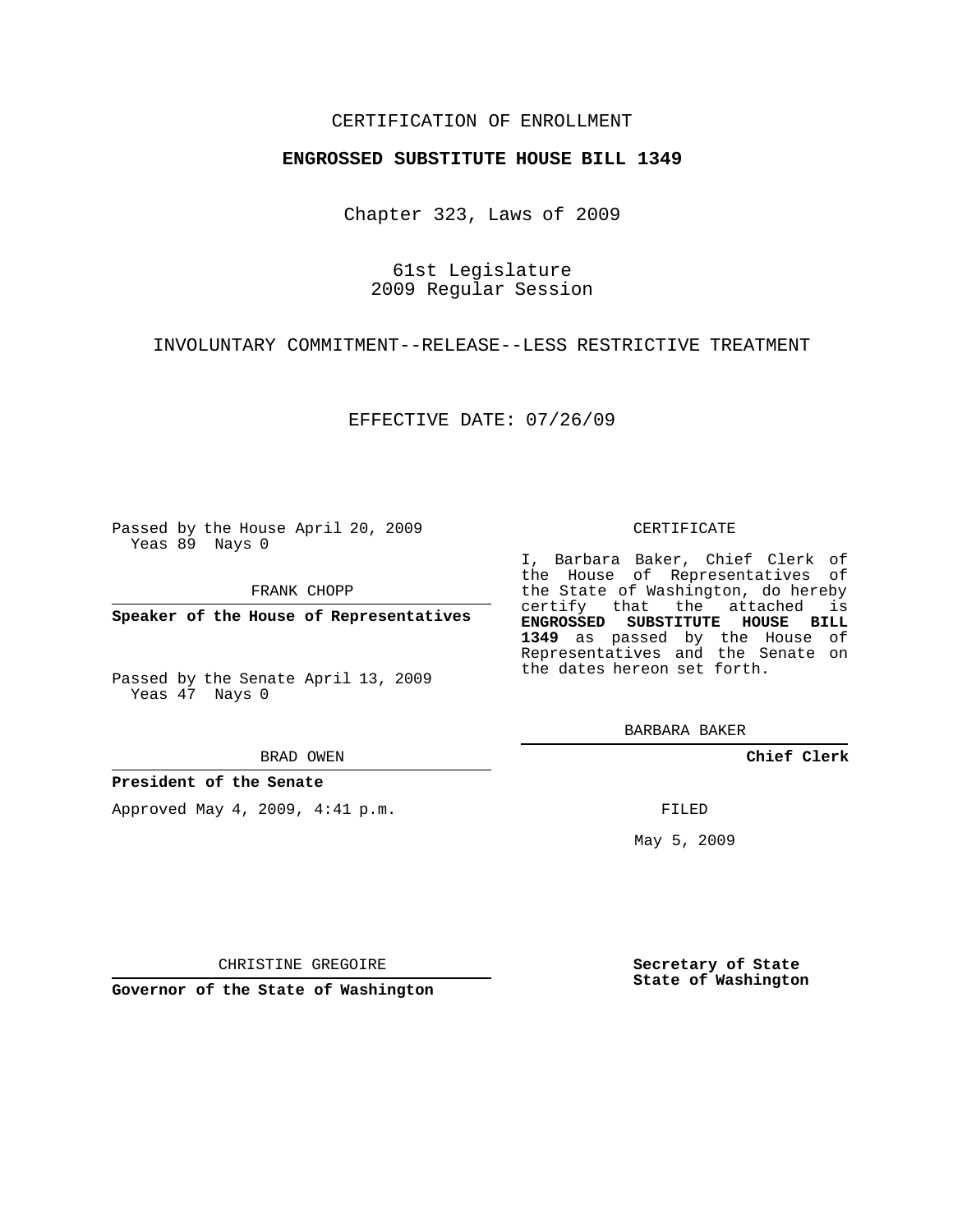# **ENGROSSED SUBSTITUTE HOUSE BILL 1349** \_\_\_\_\_\_\_\_\_\_\_\_\_\_\_\_\_\_\_\_\_\_\_\_\_\_\_\_\_\_\_\_\_\_\_\_\_\_\_\_\_\_\_\_\_

\_\_\_\_\_\_\_\_\_\_\_\_\_\_\_\_\_\_\_\_\_\_\_\_\_\_\_\_\_\_\_\_\_\_\_\_\_\_\_\_\_\_\_\_\_

AS AMENDED BY THE SENATE

Passed Legislature - 2009 Regular Session

## **State of Washington 61st Legislature 2009 Regular Session**

**By** House Human Services (originally sponsored by Representatives Green, Moeller, Dickerson, Cody, and Kenney)

READ FIRST TIME 02/10/09.

 AN ACT Relating to additional grounds for renewal of orders for less restrictive treatment; amending RCW 71.05.320; adding a new section to chapter 71.05 RCW; and creating a new section.

BE IT ENACTED BY THE LEGISLATURE OF THE STATE OF WASHINGTON:

 NEW SECTION. **Sec. 1.** (1) The legislature finds that many persons who are released from involuntary mental health treatment in an inpatient setting would benefit from an order for less restrictive treatment in order to provide the structure and support necessary to facilitate long-term stability and success in the community.

 (2) The legislature intends to make it easier to renew orders for less restrictive treatment following a period of inpatient commitment in cases in which a person has been involuntarily committed more than once and is likely to benefit from a renewed order for less restrictive treatment.

 (3) The legislature finds that public safety is enhanced when a designated mental health professional is able to file a petition to revoke an order for less restrictive treatment under RCW 71.05.340 before a person who is the subject of the petition becomes ill enough to present a likelihood of serious harm.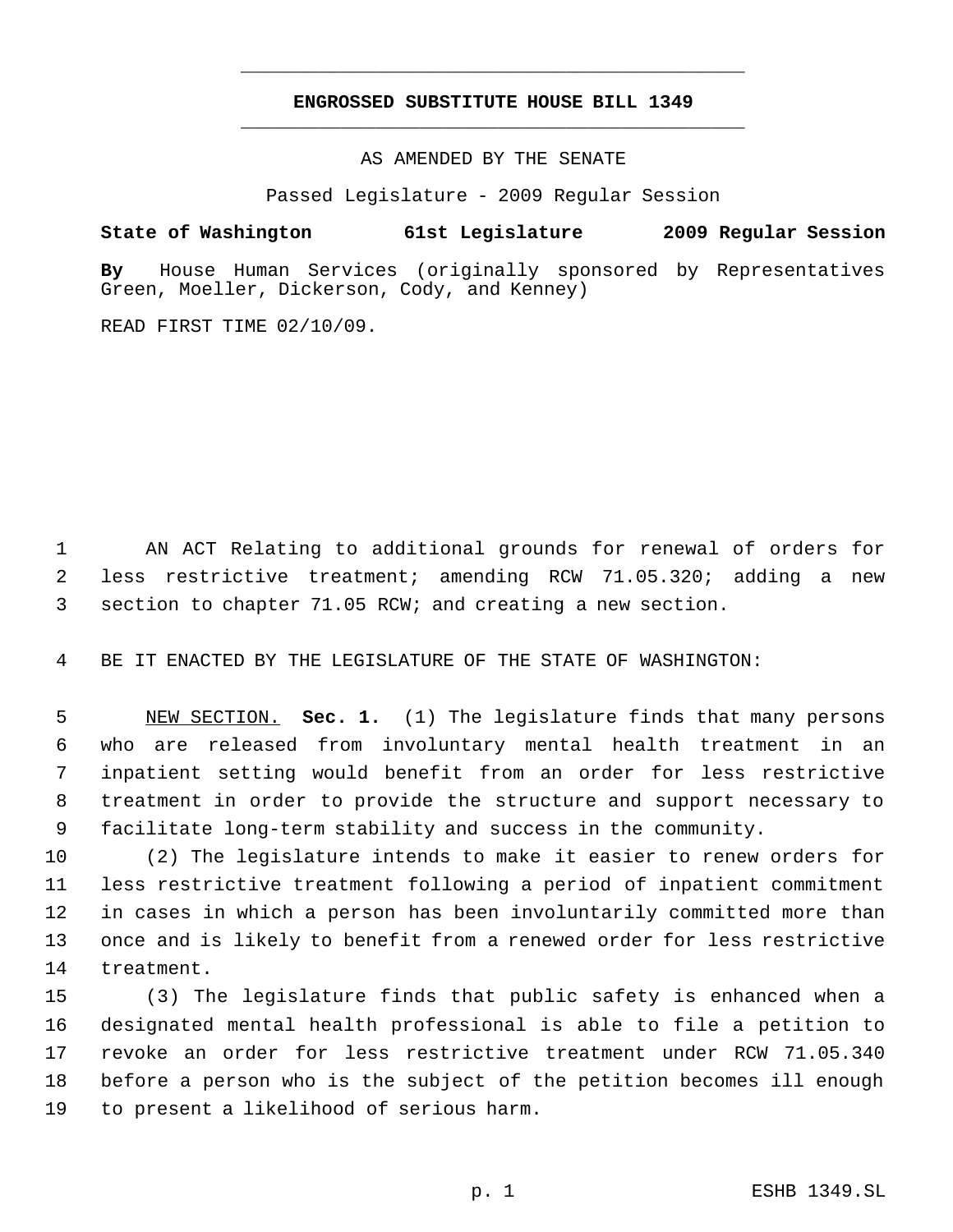1 **Sec. 2.** RCW 71.05.320 and 2008 c 213 s 9 are each amended to read 2 as follows:

 (1) If the court or jury finds that grounds set forth in RCW 71.05.280 have been proven and that the best interests of the person or others will not be served by a less restrictive treatment which is an alternative to detention, the court shall remand him or her to the custody of the department or to a facility certified for ninety day treatment by the department for a further period of intensive treatment 9 not to exceed ninety days from the date of judgment ((: PROVIDED, That  $(a)$ )). If the grounds set forth in RCW 71.05.280(3) are the basis of commitment, then the period of treatment may be up to but not exceed one hundred eighty days from the date of judgment in a facility certified for one hundred eighty day treatment by the department.

14 (((b) If the committed person has a developmental disability and 15 has been determined incompetent pursuant to RCW 10.77.086(4), and the 16 best interests of the person or others will not be served by a less-17 restrictive treatment which is an alternative to detention, the court 18 shall-remand-him-or-her-to-the-custody-of-the-department-or-to-a 19 facility - certified - for - one - hundred - eighty-day - treatment - by - the 20 department. When appropriate and subject to available funds, treatment 21 and training of such persons must be provided in a program specifically 22 reserved for the treatment and training of persons with developmental 23 disabilities. A - person - so - committed - shall - receive - habilitation  $24$  services - pursuant - to - an - individualized - service - plan - specifically 25 developed to treat the behavior which was the subject of the criminal 26 proceedings. The  $-$  treatment  $-$  program  $-$  shall  $-$  be  $-$  administered  $-$  by 27 developmental  $-$  disabilities  $-$  professionals  $-$  and  $-$  others  $-$  trained 28 specifically in the needs of persons with developmental disabilities. 29 The department - may - limit - admissions - to - this - specialized - program - in 30 order to ensure that expenditures for services do not exceed amounts 31 appropriated by the legislature and allocated by the department for 32 such services. The department may establish admission priorities in 33 the event that the number of eligible persons exceeds the limits set by  $34$  the  $-$ department. An  $-$  order  $-$  for  $-$  treatment  $-$  less  $-$  restrictive  $-$  than 35 involuntary detention may include conditions, and if such conditions 36 are -not -adhered -to, -the -designated -mental -health -professional -or  $37$  developmental - disabilities - professional - may - order - the - person 38 apprehended under the terms and conditions of RCW 71.05.340.)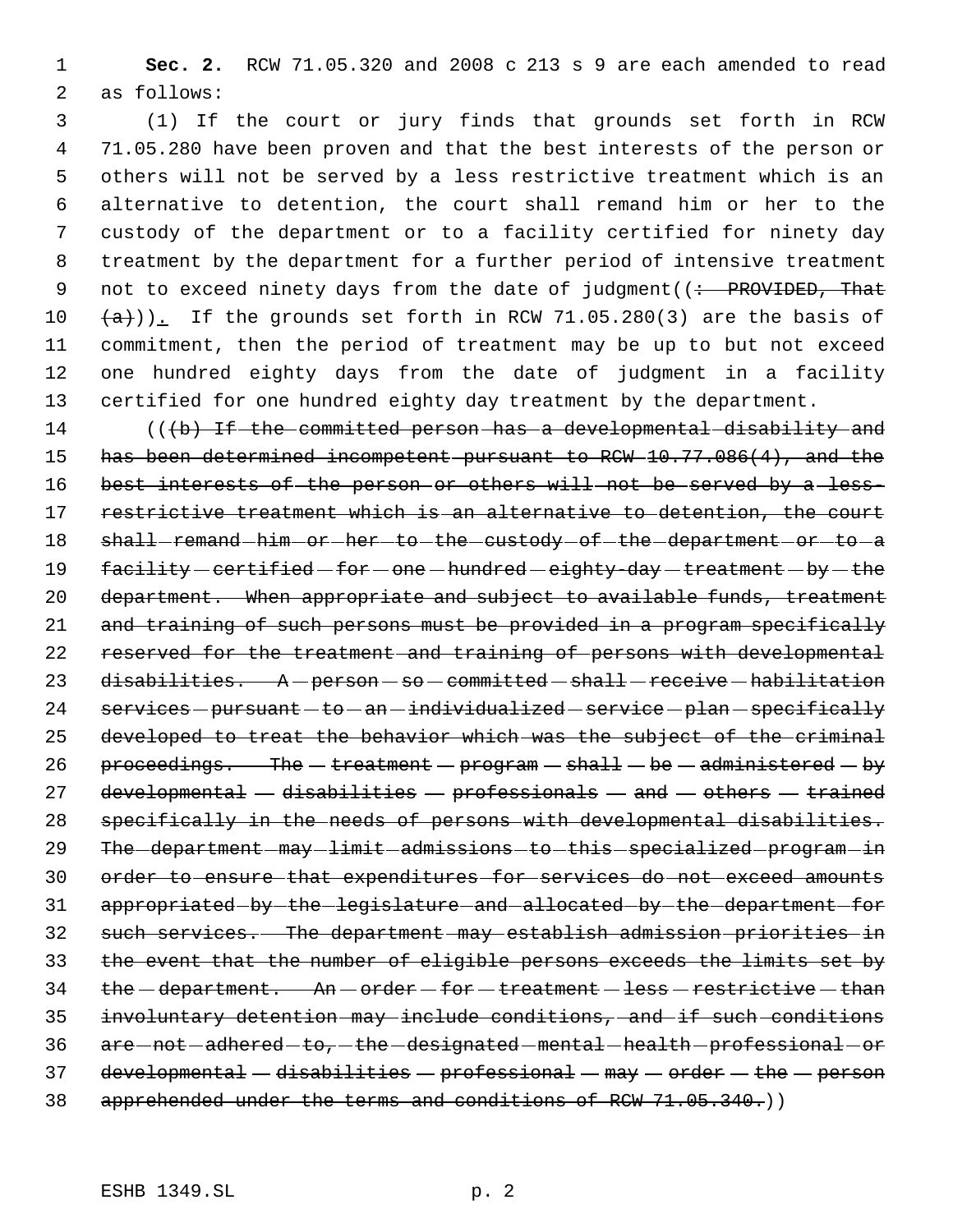(2) If the court or jury finds that grounds set forth in RCW 71.05.280 have been proven, but finds that treatment less restrictive than detention will be in the best interest of the person or others, then the court shall remand him or her to the custody of the department or to a facility certified for ninety day treatment by the department or to a less restrictive alternative for a further period of less restrictive treatment not to exceed ninety days from the date of 8 judgment((: PROVIDED, That)). If the grounds set forth in RCW 71.05.280(3) are the basis of commitment, then the period of treatment may be up to but not exceed one hundred eighty days from the date of judgment.

 (3) The person shall be released from involuntary treatment at the expiration of the period of commitment imposed under subsection (1) or (2) of this section unless the superintendent or professional person in charge of the facility in which he or she is confined, or in the event of a less restrictive alternative, the designated mental health 17 professional ((or-developmental-disabilities-professional)), files a new petition for involuntary treatment on the grounds that the 19 committed person $((\div))$ :

 (a) During the current period of court ordered treatment: (i) Has threatened, attempted, or inflicted physical harm upon the person of another, or substantial damage upon the property of another, and (ii) as a result of mental disorder or developmental disability presents a likelihood of serious harm; or

 (b) Was taken into custody as a result of conduct in which he or she attempted or inflicted serious physical harm upon the person of another, and continues to present, as a result of mental disorder or developmental disability a likelihood of serious harm; or

 (c) Is in custody pursuant to RCW 71.05.280(3) and as a result of mental disorder or developmental disability presents a substantial likelihood of repeating similar acts considering the charged criminal behavior, life history, progress in treatment, and the public safety; or

(d) Continues to be gravely disabled.

 If the conduct required to be proven in (b) and (c) of this subsection was found by a judge or jury in a prior trial under this 37 chapter, it shall not be necessary to ((reprove that element)) prove 38 such conduct again. ((Such))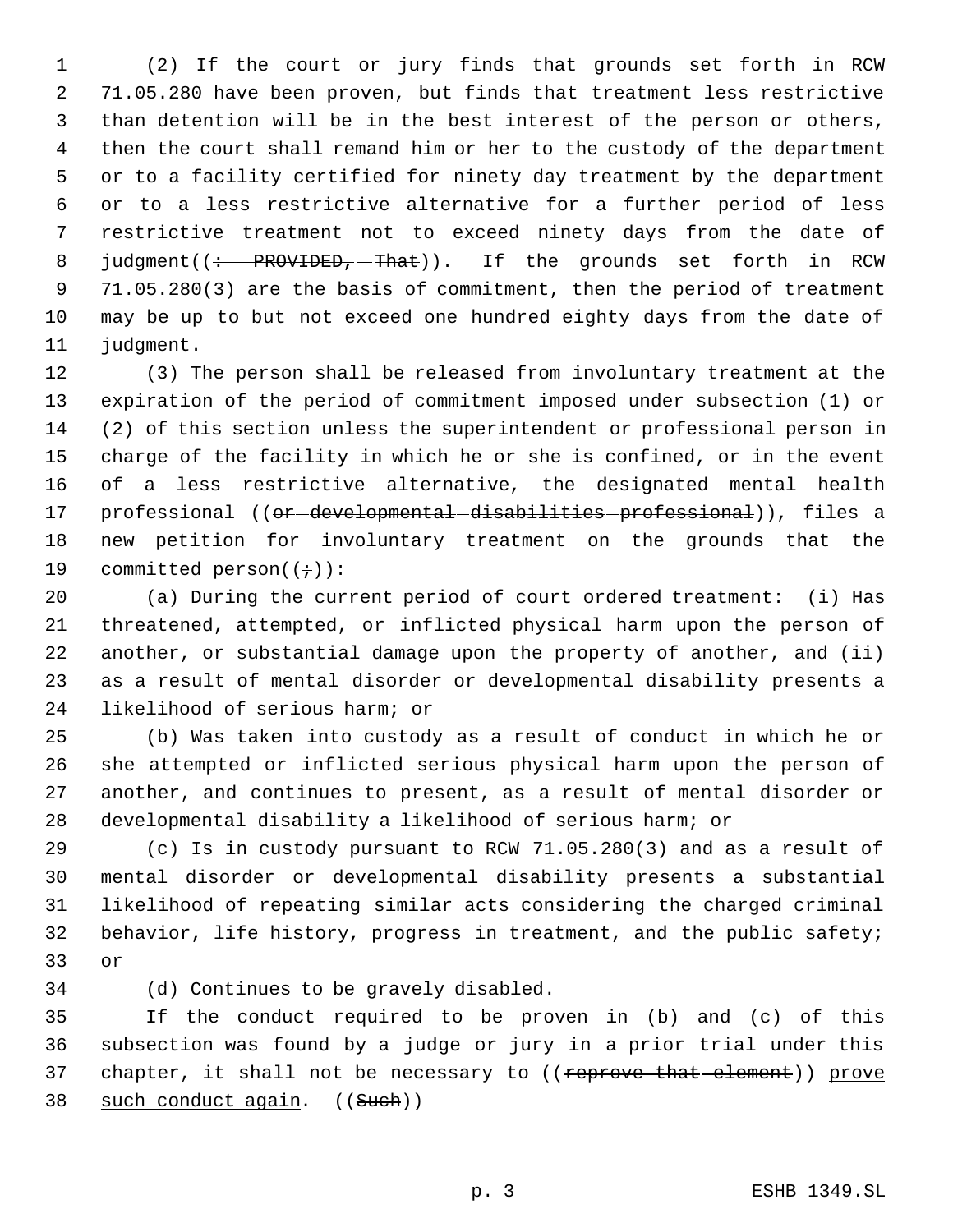(4) For a person committed under subsection (2) of this section who 2 has been remanded to a period of less restrictive treatment, in addition to the grounds specified in subsection (3) of this section, the designated mental health professional may file a new petition for continued less restrictive treatment if:

 6 (a) The person was previously committed by a court to detention for 7 involuntary mental health treatment during the thirty-six months that 8 preceded the person's initial detention date during the current 9 involuntary commitment cycle, excluding any time spent in a mental 10 health facility or in confinement as a result of a criminal conviction; 11 (b) In view of the person's treatment history or current behavior, 12 the person is unlikely to voluntarily participate in outpatient 13 treatment without an order for less restrictive treatment; and

14 (c) Outpatient treatment that would be provided under a less 15 restrictive treatment order is necessary to prevent a relapse, 16 decompensation, or deterioration that is likely to result in the person 17 presenting a likelihood of serious harm or the person becoming gravely 18 disabled within a reasonably short period of time.

19 (5) A new petition for involuntary treatment filed under subsection 20 (3) or (4) of this section shall be filed and heard in the superior 21 court of the county of the facility which is filing the new petition 22 for involuntary treatment unless good cause is shown for a change of 23 venue. The cost of the proceedings shall be borne by the state.

24 (6) The hearing shall be held as provided in RCW 71.05.310, and if 25 the court or jury finds that the grounds for additional confinement as 26 set forth in this ((subsection)) section are present, the court may 27 order the committed person returned for an additional period of 28 treatment not to exceed one hundred eighty days from the date of 29 judgment. At the end of the one hundred eighty day period of 30 commitment, the committed person shall be released unless a petition 31 for another one hundred eighty day period of continued treatment is 32 filed and heard in the same manner as provided in this ((subsection)) 33 section. Successive one hundred eighty day commitments are permissible 34 on the same grounds and pursuant to the same procedures as the original 35 one hundred eighty day commitment. However, a commitment is not 36 permissible under subsection (4) of this section if thirty-six months 37 have passed since the last date of discharge from detention for 38 inpatient treatment that preceded the current less restrictive